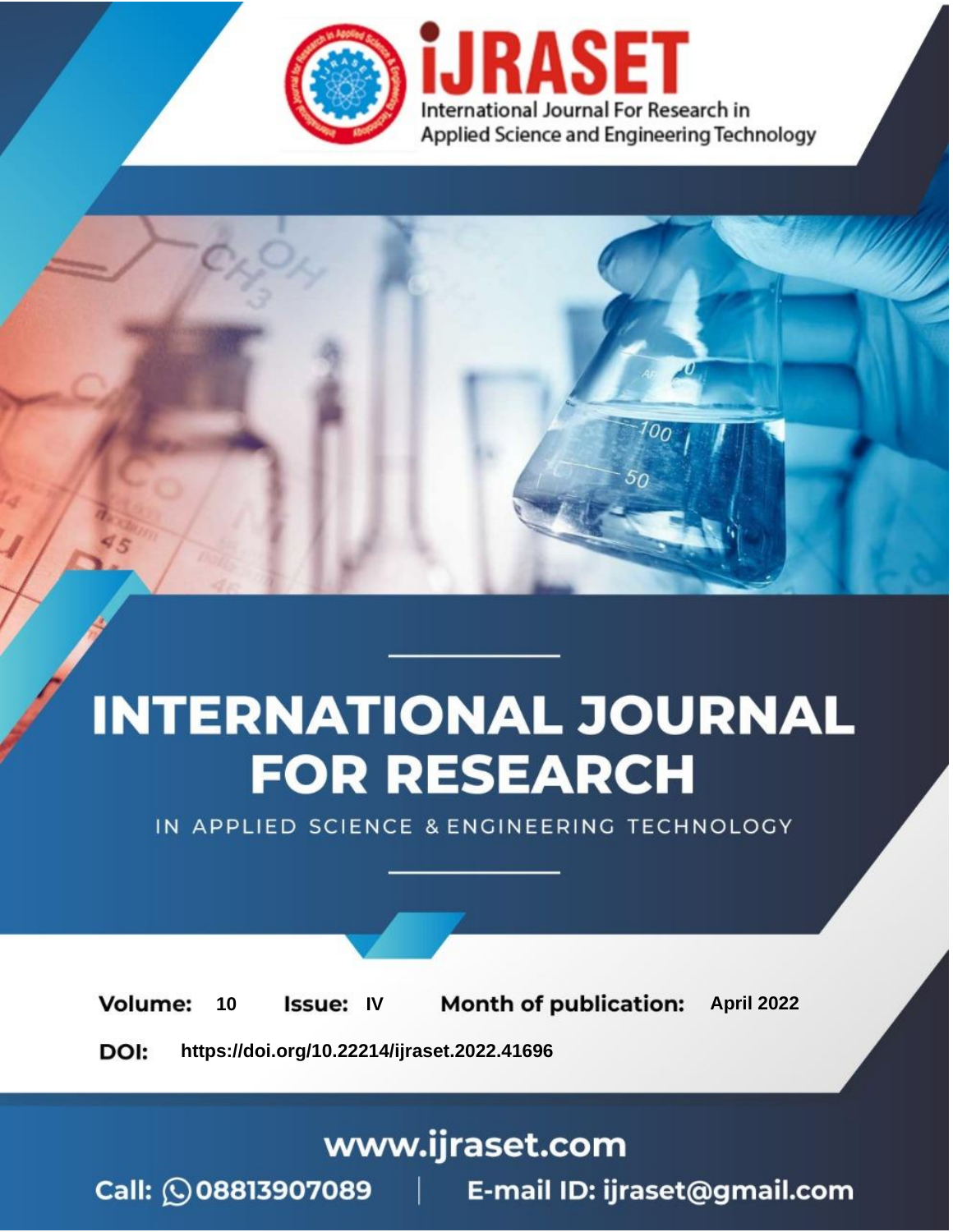

### **Savvy Gadget for Visually Challenged**

Swapna S<sup>1</sup>, Geetha Ramani J<sup>2</sup>, Roshini M S<sup>3</sup>, Uma N<sup>4</sup>, Yazhini P A<sup>5</sup>

*1, 2, 3, 4, 5Electronics and Communication Engineering Department, SNS College of Technology, Anna University*

*Abstract: This article involves a gadget that is very useful for the visually challenged people. The main advantage of this project is it is cost effective and easy to use. 30 million individuals are for all time visually impaired and 285 billion are visually challenged, as indicated by the WHO. At the point when you consider them, you will understand very well that without the guide of others they mightn't walk to at any point arrive at your objective one needs to request headings. During their day to day routines, they need to confront more difficulties.* 

*The visually impaired handle is more secure for an individual to walk. The gadget we made detects the thing before the individual and gives the user a vibration response. Furthermore, the person can go without uneasiness. This application is the best answer for take care of the issues.*

*Keywords: Visually challenged, walking stick, arduino, sensor technology, blind.*

#### **I. INTRODUCTION**

The fundamental point of this drive is to empower the visually impaired explore with certainty and to be ready if their strolling course becomes impeded with different things, individuals or related chances. In the circuit, a signal is connected as a cautioning signal, whose blare recurrence changes relying upon the distance of the objective. The more modest the impediment hole, the more continuous the signal bell is. We can say the length of the blare is conversely corresponding to the size. The ultrasonic sensor is the principle element of this gadget.

The ultrasonic sensor sends a sound beat at high recurrence, and afterward gauges the period to get the sound reverberation sign to reflect back. There are 2 circles inside the sensor. One of them sends the ultrasonic waves and fills in as the transmitter. The other each fills in as a recipient and gathers the rehashed sound sign (for the most part a little mouthpiece). The sensor is changed by air speed of the reverberation. With that deliberate data, the time distinction between sound pulse propagation and still up in the air by estimation of the distance to the objective. This circuit is gotten past a switch by a 9 volt battery.

#### **II. LITERATURE SURVEY**

The intelligent walker<sup>[1]</sup> with obstacle detection is made for the visually challenged people. The walker<sup>[2]</sup> finds the obstacle on its way and informs the user by using a buzzer and the intelligent walking stick uses RFID tags. The elegant white cane<sup>[4]</sup> is made for reducing the economic cost of the ordinary walking stick. The above mentioned papers only target on the single dimensional movement of the stick. The multidimensional walker<sup>[9]</sup> is designed for the comfortable movement of the user. The major drawbacks of these system are they only use buzzers as the indication system. It will be hard to hear when the user is in crowded area or it might be disturbing the people around the user.

#### **III.METHODOLOGY**

Arduino micro-controller is the critical element of this PC. The particular squares associated with this gadget incorporate a ULS, water sensor, bell, vibrator, IR screen.An ultrasonic sensor for (if any) boundaries is utilized in this framework. The ultrasonic sensor can give an incredibly cost-effective remote estimating gadget.Vibrator what's more, ringer run utilizing the sensor information. Water sensor module for the distinguishing proof of water and for the advance notice against water harm. On disclosure of the stream, ringer is set off. In any event, providing vibrator to show snags. The framework has another advantage. The visually impaired individual may now and again lost his stone, or fail to remember where he was put. To this end, it incorporates an IR board. The IR module is an electronic gadget that communicates and additionally records two radio transmissions.

#### **IV.HARDWARE IMPLEMENTATION**

This is the conceptual gadget design. This comprises of a circuit with a ultrasonic sensors and a water detector interacted by Arduino UNO. The stick is intended to recognize obstructions inside 100 cm and increment the recurrence of buzzing when the article arrives at the stage.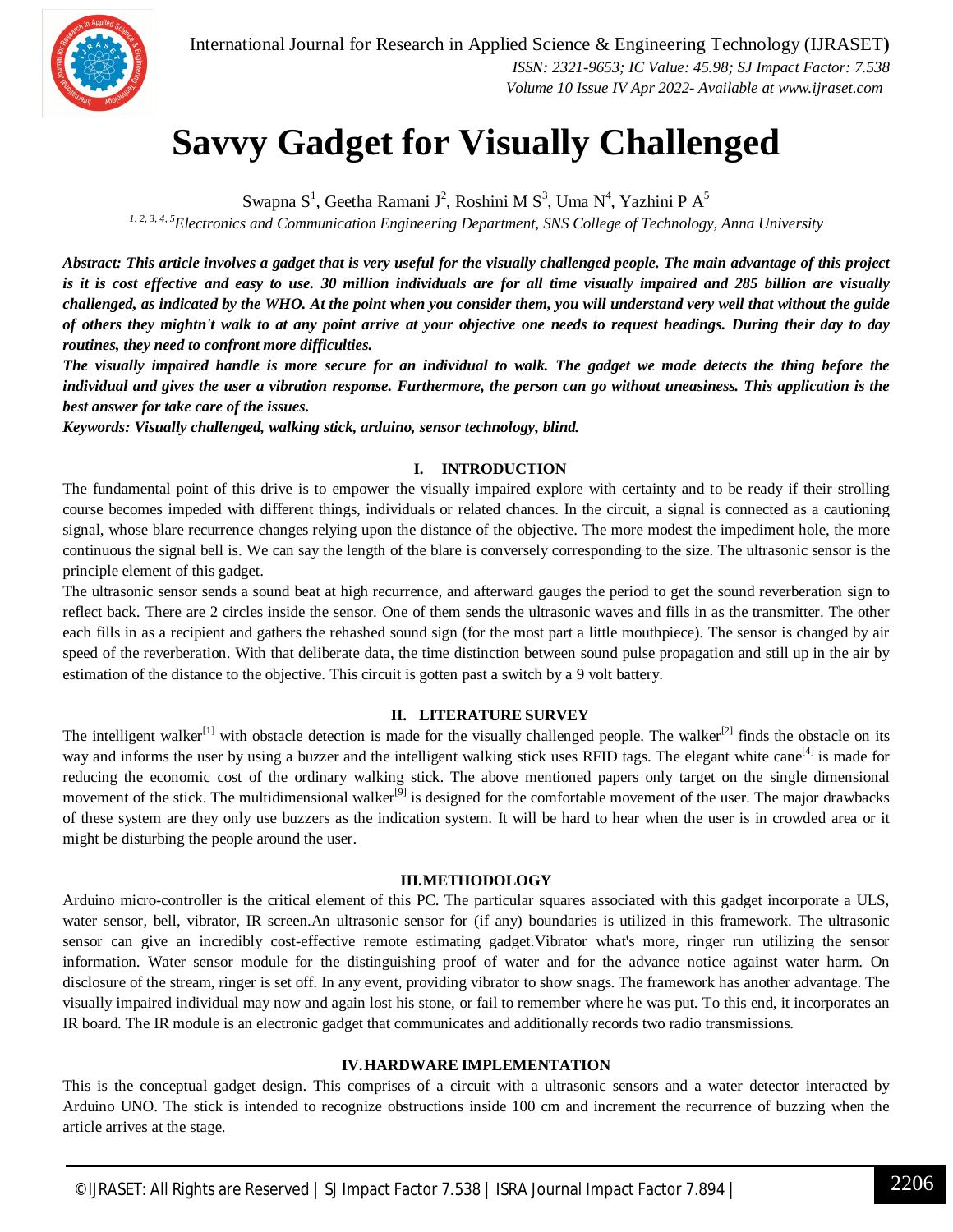

#### International Journal for Research in Applied Science & Engineering Technology (IJRASET**)**  *ISSN: 2321-9653; IC Value: 45.98; SJ Impact Factor: 7.538 Volume 10 Issue IV Apr 2022- Available at www.ijraset.com*

#### *A. Arduino UNO*

The Ultrasonic sensor communicating with the micro-controller, the Arduino programming codes and the real sensor is introduced on the micro-controller was important for our framework. The Arduino UNO is an ATmega328p (information sheet)- focused micro-controller device. It has fourteen physical results and ports, six of them PMW output. It is conceivable to utilize 6 analog data sources and 16 MHz quartz crystal. The dampness sensor comprises of two examples of wire that depend on the specific water protection from detecting the water in touch. The RF transmitter was communicated with the Arduino configuration codes on the magnifying lens and the RF transmitter was connected to the magnifying instrument.

#### *B. Ultrasonic Sensor*

The ultrasonic sensor is the device used to detect the presence of any obstacles in front of it. Here this sensor is used to detect the obstacles in front of the user. The sensor is mounted on the bar.

#### *C. Water Sensor*

The water sensor is used to detect the presence of water. In this module, the water sensor is used to detect the presence of water in the way of the user. The circuit is operated by using the batteries.

#### **V. EXISTING SYSTEM**

With a plan to help the outwardly tested individuals the walker is fixed with Arduino Mega associated with ultrasonic sensor and uninvolved infrared sensor and given a Power supply. At the point when a hindrance is identified the signal associated with the Arduino will make sound. RF transmitter and collector are likewise fixed. The significant benefit of this task is it can identify deterrents up to 3m. The major drawback is the walker can't be kept in their grasp and stretch their hands all around the day. And furthermore this framework will convey the watchfulness message by sound. It can't be heard by the visually impaired individual when he is in a bustling region or whenever a visually impaired hard of hearing purposes this gadget.

#### **VI. PROPOSED SYSTEM**

The info comprises of an unbearable sensing component that is equipped for detecting the obstacles ahead of it at a distance of up to50 cm.It is interacted to the Arduino,that determines if an obstacle is just too about to the stick and triggers the result if it is. HC-SR04 ultrasonic sensor is utilized. On the off chance that the snag is between 0-50 cm, it will inform the individual with bell sound. The water circuit comprises of two tests and  $1\text{M}\Omega$  resistor. Whenever the test contacts the water, it gets short circuited and mindful the individual with the guide of signal to tell that there is water in the surface.The stick circuit includes 433 MHz, RF Transmitter and RF Receiver. There are two distinct circuits for transmitter and collector. The RF transmitter will be associated with press button which will go about as a keypad to convey a message to the recipient. The RF recipient will be associated with the principle circuit where the program will be unloaded for giving result sign to advise the individual about the stick area with the help of bell. IC 7805 voltage controller is utilized to keep up with the steady 5 v voltage for the circuit. The made visually impaired stick alarms the client through a vocal sound from a speaker on the stick to different hindrances.



Fig. 5.1 Block diagram of the proposed system

As shown in the figure.5.1. the stick can likewise detect sodden and soggy surfaces and furnish the client with a vibratory advance notice. A basic button on the stick would do the occupation of making an impression on a visually impaired individual's associates. A remote with a button is given to help the client assuming a stick is lost, which makes a signal sound on the stick when pushed.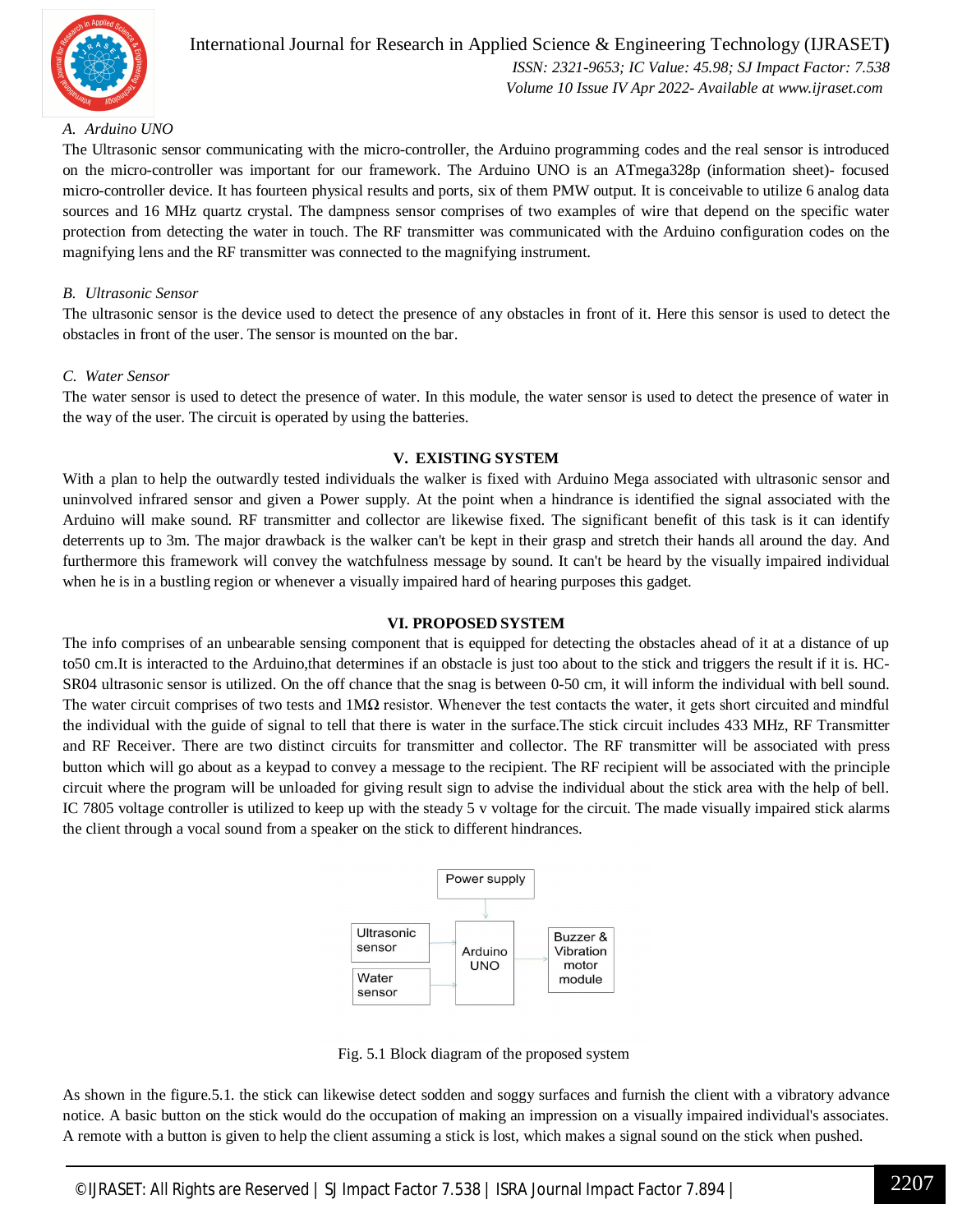International Journal for Research in Applied Science & Engineering Technology (IJRASET**)**



 *ISSN: 2321-9653; IC Value: 45.98; SJ Impact Factor: 7.538 Volume 10 Issue IV Apr 2022- Available at www.ijraset.com*

#### **VII. CONCLUSIONS**

It ought to be noted at this stage that this work has been entirely done to plan and execute an expressive strolling bolt for the visually impaired. The Smart Stick goes about as an adaptable point of interaction for simple and agreeable inward and outside portability for outwardly impeded individuals in the following period of more steady applications. It's protected furthermore, reasonable. This outcomes in powerful impediment identification inside three meters of the client's heading. It offers minimal expense, dependable, lightweight, low power and effective route with quick, fast reaction times. The PC is designed, however light weight, with sensors and different elements. Remote availability between

parts of the gadget will upgrade the extra elements of this instrument and increment the scope of ultrasound sensors and join innovations to gauge the force of snags drawing closer. With this approach, our objectives in each of the agricultural nations were especially tended to towards outwardly impeded also, blind individuals. In this examination the machine assembled can detect obstructions and moistness. No openings can be related to this gadget or with the type of boundary. Subsequently, ultrasonic sensor frameworks, arduino Uno and other devices can be intended for a way to deal with caution clients about the bearing of development by utilizing sound orders. For simple use and adaptability, a vibrator can likewise be joined. Further improvements to support framework execution will be made in future. These include: a global framework for finding the individual through the GPS and GSM frameworks to arrive at the parent or guardian setting. It ought to be adaptable and wide reach of dealing with.

#### **VIII. ACKNOWLEDGMENT**

We would like to thank Dr. Geetha Ramani J, Associate Professor, Department of Electronics and Communication Engineering, SNS College of Technology, Coimbatore, Tamil Nadu, India, for her great support and guidance in completing our project.

#### **REFERENCES**

- [1] S. Krishnakumar Banani Mridha , M J Nancy Naves and K. Kowsalya INTELLIGENT WALKER WITH OBSTACLE DETECTION TECHNOLOGY FOR VISUALLY CHALLENGED PEOPLE.
- [2] C.S. Kher, Y.A. Dabhade, S.K Kadam., S.D. Dhamdhere and A.V. Deshpande "An Intelligent Walking Stick for the Blind." International Journal of Engineering Research and General Science, vol. 3, number 1, pp. 1057- 1062, 2015 IEEE international conference on power, control, signals and instrumentation engineering (ICPCSI-17).
- [3] Sethuraman N Rao, Cecil D'silva, Vickram Parthasarathy EVALUATION OF A SMARTPHONE KEYBOARD FOR THE VISUALLY CHALLENGED
- [4] 2017 second international conference on electrical, computer and communication technologies. 8. Rohit Sheth, Surabhi Rajandekar, Shalaka Laddha and Rahul chaudhari SMART WHITE CANE-AN ELEGANT AND ECONOMIC WALKING AID
- [5] E. J. Chukwunazo and G. M. Onengiye "Design and Implementation of Microcontroller Based Mobility Aid for Visually Impaired People." International Journal of Science and Research. Vol. 5, issue 6, pp. 680- 686, 2015.
- [6] B.G. Roopashree, B.S. Patil and B.R. Shruthi "Smart Electronic Stick for Visually Impaired." International Journal of Innovative Research in Science, Engineering and Technology, vol. 4, number 7, pp. 6389-6395, 2015.
- [7] R. Radhika, P.G. Pai, S. Rakshitha and R. Srinath "Implementation of Smart Stick for Obstacle Detection and Navigation." International Journal of Latest Research in Engineering and Technology, vol. 2, number 5, pp. 45-50, 2016.
- [8] A. Jose, G. George, M.R. Nair, M. J. Shilpa and M. B. Mathai "Voice Enabled Smart Walking Stick for Visually Impaired." International Journal of Advanced Research in Electrical, Electronics and Instrumentation Engineering, vol. 5, pp. 80-85, 2016.
- [9] O. O. Olakanmi, "A Multidimensional Walking Aid for Visually Impaired Using Ultrasonic Sensors Network with Voice Guidance", International Journal of Intelligent Systems and Applications (IJISA), vol. 6, number 8, pp. 53-59, 2014. DOI: 10.5815/ijisa.2014.08.06